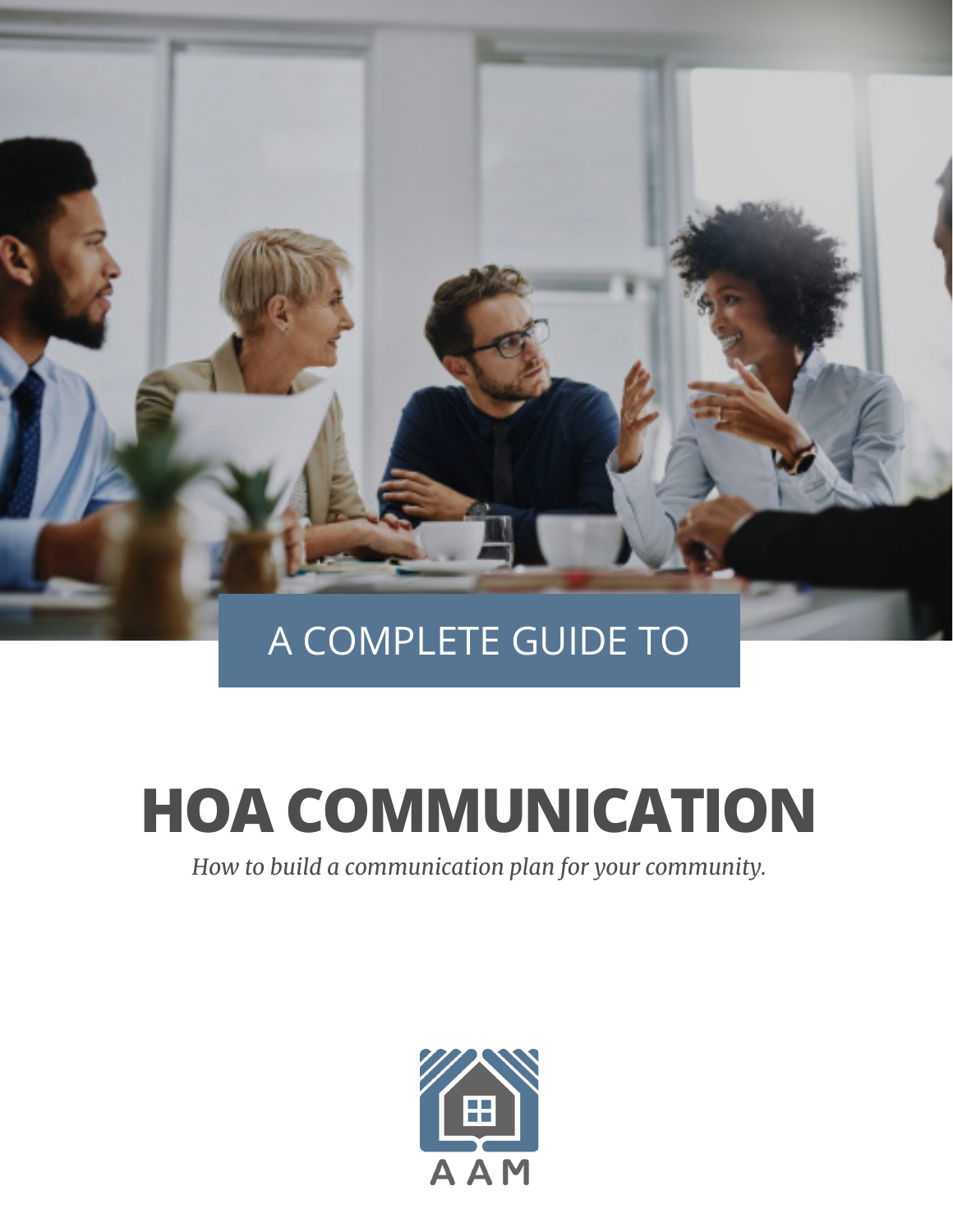**Effective and consistent community communication is a crucial component of a successful HOA or community association. By implementing a solid Communication Plan, not only will this keep residents apprised and engaged on what is happening in their community but also build trust between the Board, residents and community management company (if applicable).**

**Below are tips to building and sharing an effective HOA Communication Plan.** 



## **Communication Strategy**

Establishing Communication Strategies to base your Community Plan on can be very helpful to ensure information being shared is targeted, relevant and consistent.

- **1.** Create a Communication Committee to help draft community newsletters and social media posts.
- Understand what is important to your residents by identifying what they want to know **2.** regarding their community. What do you want to achieve with your communication? What is the most important community information to relay? Some information you may want to regularly communicate are:
	- Board meeting dates/times
	- Welcome Letters to new owners
	- Changes in legislation regarding HOAs
	- Annual meeting dates/times
- Community events
- Common area or amenity closures
- Community Manager or Board Updates
- Board member election news
- **3.** Make sure resident contact information is up-to-date, specifically email and mailing addresses. The goal is to accurately reach as many residents as possible with HOA communication.
- **4.** Be consistent with your communication by defining the frequency of each communication piece. This will help ensure that residents receive each piece in an appropriate and consistent time frame i.e. when the next Board meeting is or community event. Some communication frequency examples include:
	- Monthly Board meetings reminders via email
	- Monthly or quarterly digital newsletters
	- Weekly Community Manager Updates to the community via email
	- Weekly updates to the community website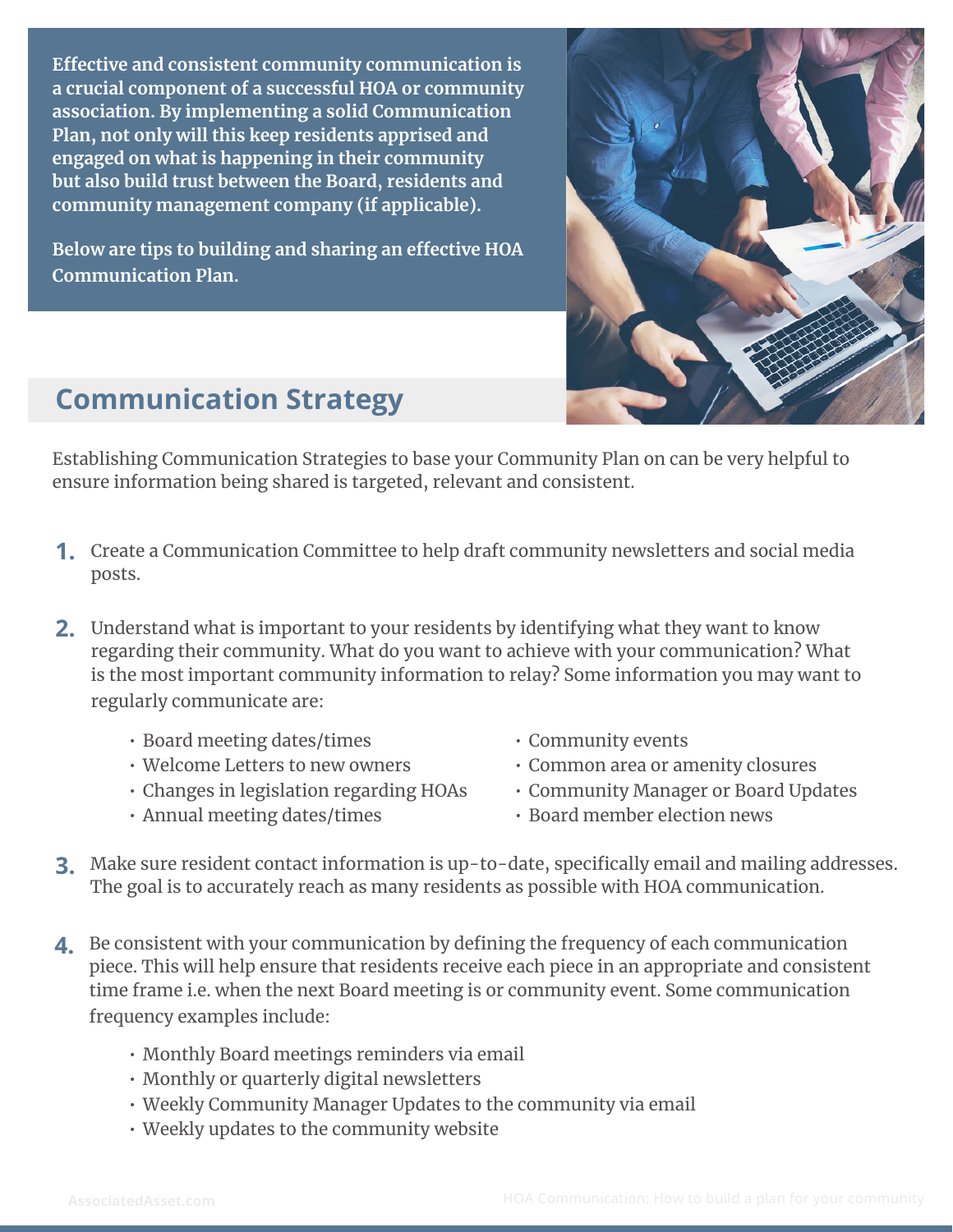**5.** Keep communication a two-way street. It is great to communicate with your residents but it is also important to have a way for them to respond back and voice their opinions. This can be accomplished by encouraging Board meeting participation or sending community surveys to gather feedback on a variety of HOA items such as events, CC&R changes, etc. Your Community Manager may also have a dedicated phone number or email address that residents may use.



### **HOA Communication Tools**

Selecting the right communication channels to relay information to residents is very important. With so many ways to communicate, the goal will be to select methods that reach the largest number of residents. The most common channels of communication are:



#### **Email Blasts**

This is generally the most popular tool and yields the highest visibility and read rate among residents. Email is also trackable and very cost effective.



#### **Community Websites**

This is a great tool to post regular updates on community events, Board meeting dates, policy changes and HOA forms and documents.



#### **Community Newsletters**

This tool often provides information to residents with a more personal touch. Some popular features in newsletters are event recaps and pictures, resident highlights, recipes and Manager/Board updates.



#### **Board Meetings - In Person or on Zoom**

Official HOA business conducted by the Board and a great way for residents to get involved. Attending meetings gives residents insight into the financial health of the association, maintenance updates, policy changes and can be used as an open forum to ask questions.



#### **Direct Mailers**

This is a great way to reach residents directly on a variety of topics. Direct mailers can be used to send general information such as late payment notices, information on upcoming maintenance activities, or invitations to upcoming events or Board meetings.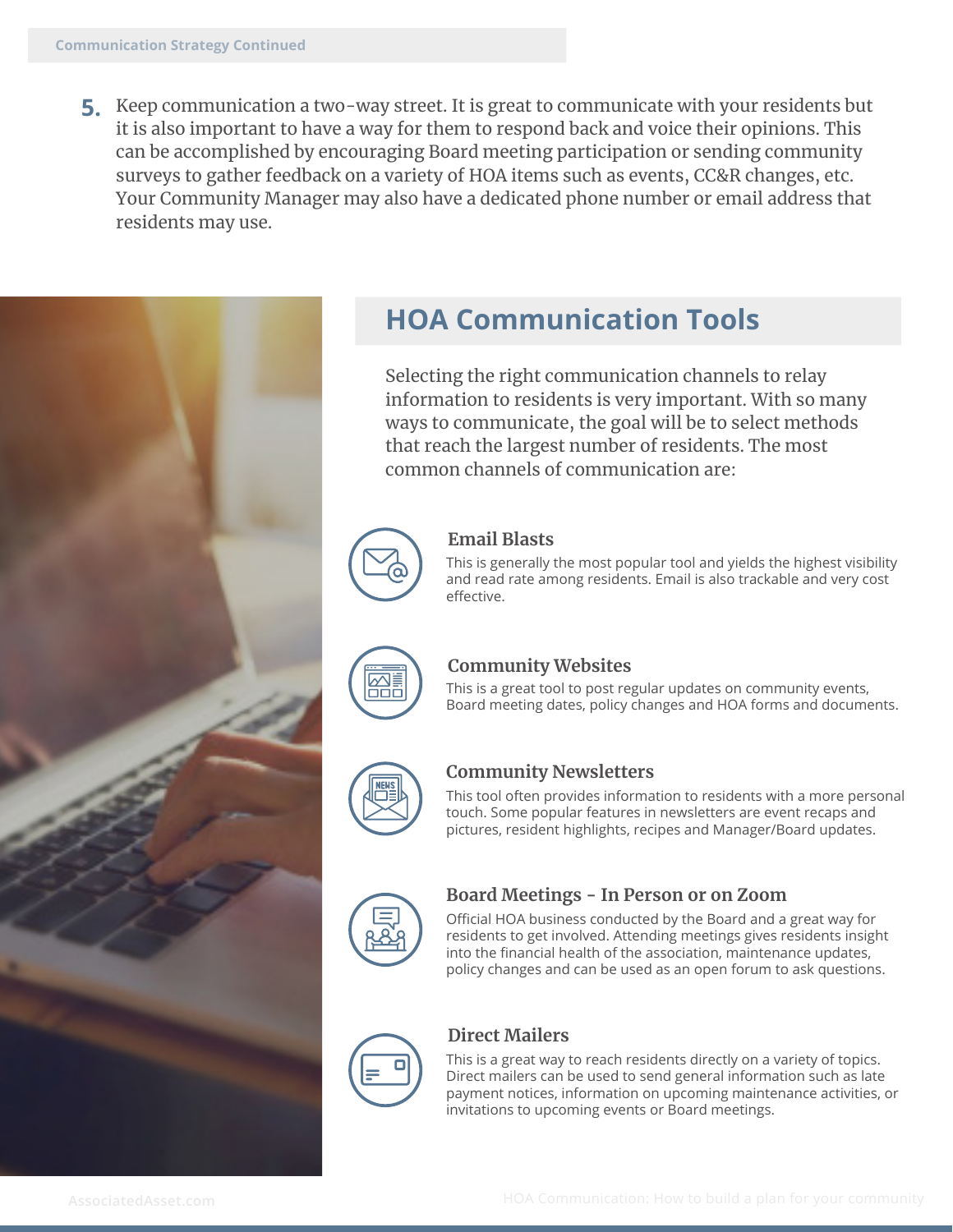

#### **Text Blast & Voice Messaging**

This option may not be applicable to all communities and may incur additional costs to the association due to contracting with a third-party service. However, this tool can be very useful to relay important and timesensitive information to the community such as water being shut off in a particular building.



#### **Management Company Communication Resources**

If your association is managed by a professional management company, there may be some additional tools and resources available. Some may include a mobile application for residents to access pertinent HOA information or a Board member portal that can be used as a task manager and record archive. Learn more about AAMs Mobile App, **[AAM All Access here](https://www.associatedasset.com/hoa-services/all-access-app/)**.

## **Communication Plan**

Having a strong HOA Communication Plan is a vital component of the overall strategy. The Communication Plan is the framework for how your community communicates, measures your communication efforts, and includes resident feedback. Once the plan has been drafted, it needs to be shared with all Board members as well as the Community Manager, who may be communicating on behalf of the Board. It is also advised to revisit the Communication Plan on an annual basis to assess any areas of improvement.

The Communication Plan should include:

- A spreadsheet that showcases the various communication topics for the HOA, including a brief description, frequency, what channel of communication will be used and who will be the responsible party for the communication.
- A list of how to communicate with residents, including some do's and don'ts. It may also be helpful to add some examples on appropriate ways to interact with residents such as, "always be empathetic with your response and do not get defensive."
- The plan on how to measure your communication efforts, i.e. email open rates, resident participation in surveys or Board meetings, community website sign-ups, etc.
- The established tone or voice of your communication. This should be kept consistent and professional but also engaging.

By utilizing the ideas and tools above, your community will be well on its way to creating an effective and consistent HOA Communication Plan. With communication at the forefront of any successful entity, this plan will be an invaluable resource to your HOA. If your community needs assistance with communication or is interested in elevating the communication resources available to your residents, contact AAM today!